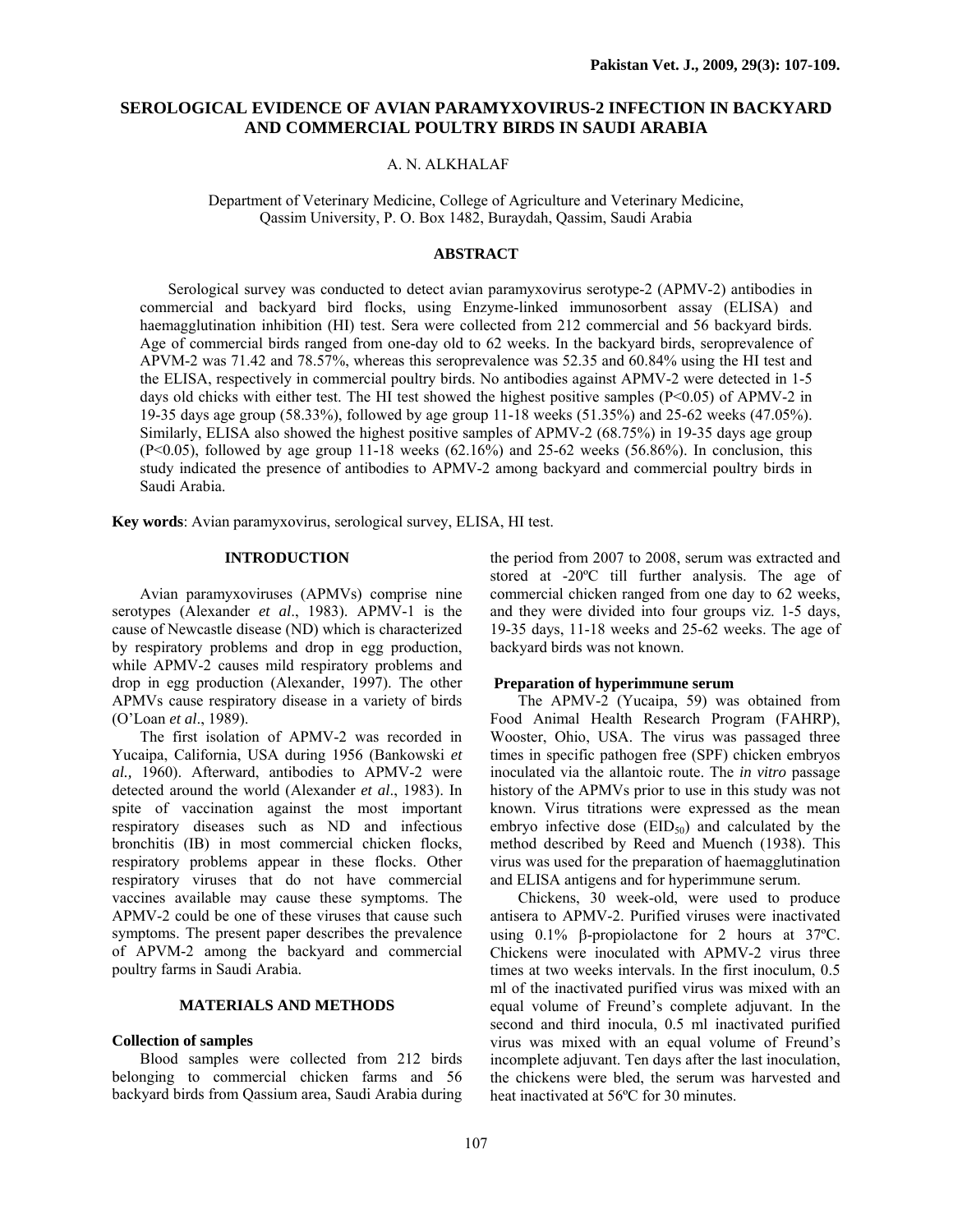## **Haemagglutination (HA) and Haemagglutination inhibition (HI) tests**

The HA and HI tests were used for the identification of the APMV-2 (Beard, 1989). Briefly, allantoic fluids from chicken embryos inoculated with APMV-2 were used for HA and HI tests. The dilutedserum constant-virus method was used for the HI test with 4 HA units of virus for each dilution (Alkhalaf and Saif, 2003). Positive and negative controls were kept with each test.

The HA and HI tests were performed following the procedure described earlier (Thayer and Beard, 1998). Briefly, in HA test, the allantoic fluid harvested 48-72 hours after egg inoculation with APMV-2 virus was collected. After making two fold dilutions in saline, a 0.5% suspension of chicken erythrocyte was added. A similar procedure was performed using allantoic fluid from an egg that was not injected APMV-2. After HA activity observation in the fluid from injected eggs, HI test was performed in microtiter plate using prepared APMV-2 hyperimmune serum and APMV-2 negative chicken serum to determine if APMV-2 was the cause of agglutination.

In HI test, the allantoic fluid containing APMV-2 virus was used that was previously used as HA antigen. The amount of antigen used in each well test was 8 HA unit. A 0.5% suspension of chicken RBCs was used and prepared by adding 0.5 ml of packed washed RBCs cells to 100 ml of PBS at pH 7.0-7.2. The tested serum samples were heated at 56°C for 30 minutes in a water bath to inactivate complements. Atypical β procedure (Diluted-Serum-Constant-virus) was performed in 96 well round bottomed microtiter plates. After making serial dilutions of the tested serum, antigen was added, incubated and 0.5% chicken erythrocyte suspension was added. The plates were left at room temperature until the known HI- positive wells exhibited a tight, well-circumscribed button of unagglutinated, sedimented erythrocytes. HI titer was recorded as the reciprocal of the highest dilution of serum at which there was complete inhibition of haemagglutination.

## **Antigen preparation for ELISA**

The APMV-2 antigen for ELISA was prepared as described earlier (Chettle and Wyeth, 1988). Negative controls of allantoic fluids from SPF chicken embryos were treated the same way. The ELISA was performed as described by O'Loan *et al.* (1989). For each ELISA plate, positive and negative controls were set for each test. The ELISA cutoff point for the APMV-2 was defined as the mean of the negative controls plus three standard deviations.

#### **Data analysis**

Data thus collected were analysed by Chi square test to know: i) the statistical difference of APMV-2 prevalence in various age groups in commercial poultry and ii) the difference of APMV-2 prevalence between commercial and backyard poultry.

#### **RESULTS AND DISCUSSION**

This study was conducted to survey the presence of antibodies against APMV-2 virus in poultry farms in Saudi Arabia using ELISA and HI tests. The overall frequencies of positive samples were 52.35 and 60.84% as determined by using HI and ELISA, respectively in commercial poultry birds (Table 1).

**Table 1: Serological survey of APMV-2 virus in commercial poultry birds in Saudi Arabia using HI and ELISA tests** 

| Age              | <b>Number</b> | Number $(\% )$ of positive |              |
|------------------|---------------|----------------------------|--------------|
|                  | of            | samples                    |              |
|                  | samples       | HІ                         | <b>ELISA</b> |
| $1-5$ days       | 20            |                            |              |
| 19-35 days       | 48            | 28 (58.33)                 | 33 (68.75)   |
| $11-18$ weeks    | 37            | 19 (51.35)                 | 23(62.16)    |
| $25-62$ weeks    | 51            | 24 (47.05)                 | 29 (56.86)   |
| Total            | 212           | 111 (52.35)                | 129 (60.84)  |
| Chi square value |               | 10.399                     | 12.240       |
| P value          |               | 0.015                      | 0.007        |

Overall, HI and ELISA showed 52.35 and 61.84% positive cases of APMV-2 infection in commercial poultry birds in the present study (Table 1). Statistical analysis of both HI ( $P=0.015$ ) and ELISA ( $P=0.007$ ) tests in commercial poultry birds showed significant difference in prevalence of APMV-2 between birds of various age groups. No antibodies against APMV-2 were detected in 1-5 days old chicks with either test. The HI test showed the highest positive samples of APMV-2 in 19-35 days age group (58.33%), followed by age group 11-18 weeks (51.35%) and 25-62 weeks (47.05%). Similarly, ELISA showed the highest positive samples of APMV-2 (68.75%) in 19-35 days age group, followed by age group 11-18 weeks (62.16%) and 25-62 weeks (56.86%). Age groups excluding 1-5 days showed non-significant difference in the positive cases of APVM-2 in the either test compared.

Antibodies against APMV-2 were detected in 71.42 and 78.57% backyard poultry birds using HI and ELISA test, respectively. Non significant difference was found while comparing these HI and ELISA tests in each category of poultry (Fig. 1).

Seroprevalence of APMV-2 has been reported as 42.9 and 15% in China (Zhang *et al*., 2007) and USA (Warke *et al*., 2008), respectively. Variation in the seroprevalence could be due to differences in the age or breed of the birds used in different studies. Moreover, restricted feeding may also result in low immune response against Newcastle disease (Mahmood *et al*.,